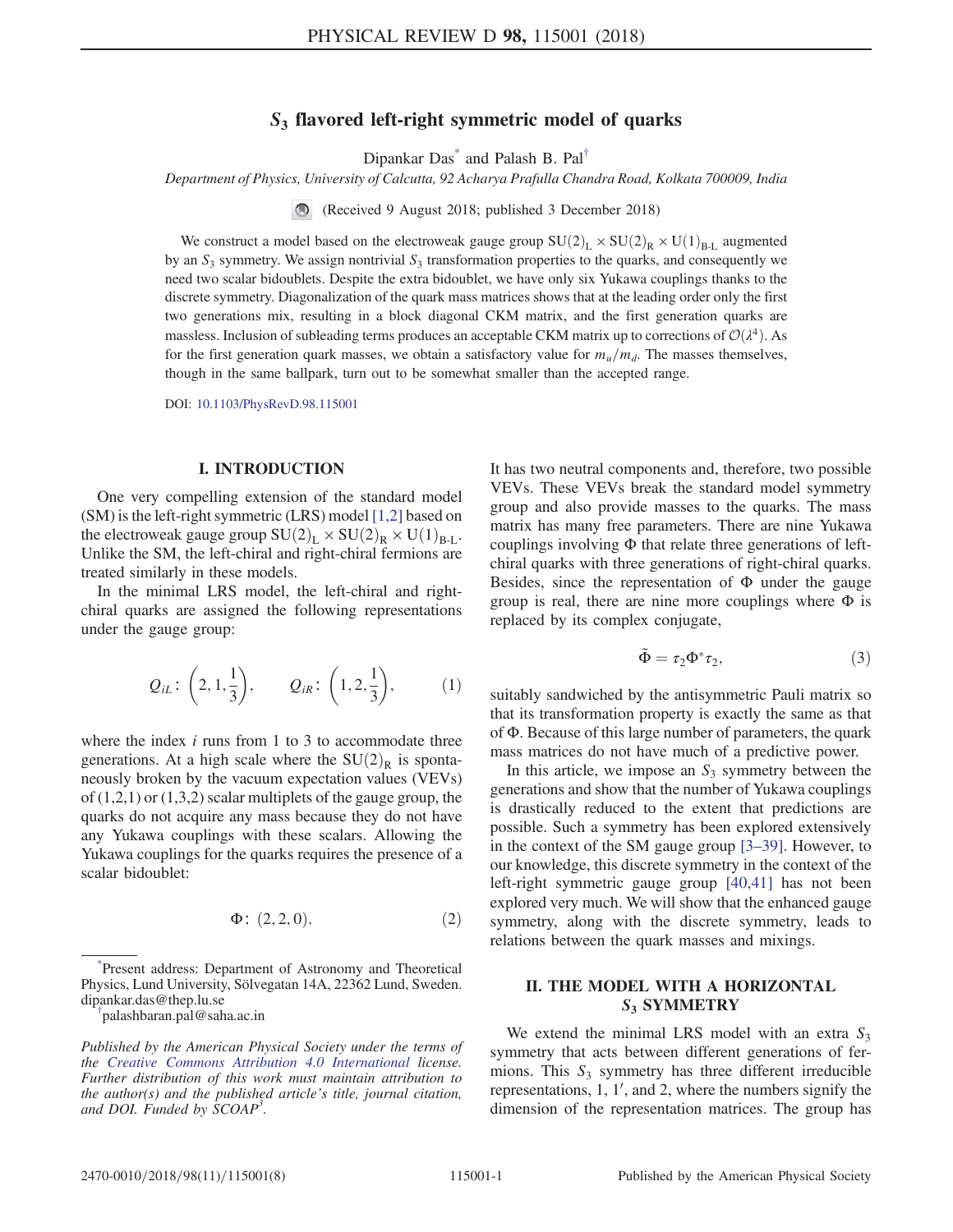one order-two and one order-three generator. In the 2 representation, we take them to be

$$
g_2 = \begin{bmatrix} \frac{1}{2} & \frac{\sqrt{3}}{2} \\ \frac{\sqrt{3}}{2} & -\frac{1}{2} \end{bmatrix}, \qquad g_3 = \begin{bmatrix} -\frac{1}{2} & \frac{\sqrt{3}}{2} \\ -\frac{\sqrt{3}}{2} & -\frac{1}{2} \end{bmatrix}. \qquad (4)
$$

For this choice of basis, we assign the following representations to the fermions,

$$
\begin{bmatrix} Q_1 \\ Q_2 \end{bmatrix} : 2, \qquad Q_3 : 1,\tag{5}
$$

following the same rule for left and right chiral quarks. In order to obtain an acceptable mass pattern, we now need scalars to be in the 2 representation of  $S_3$ . This means that we need to add an extra bidoublet over and above what was shown in Eq. [\(2\)](#page-0-3) [\[42\].](#page-6-2) Calling the two scalar multiplets  $\Phi_1$ and  $\Phi_2$ , we assign them the representation

$$
\begin{bmatrix} \Phi_1 \\ \Phi_2 \end{bmatrix} : 2 \tag{6}
$$

under the  $S_3$  symmetry. Keeping in mind the fact that for any term in the Lagrangian where there is a Φ, there is another term containing  $\tilde{\Phi}$ , we can write down the most general Yukawa couplings involving quarks as

$$
-\mathcal{L}_{Y} = A(\bar{Q}_{1L}\Phi_{1} + \bar{Q}_{2L}\Phi_{2})Q_{3R} + C\bar{Q}_{3L}(\Phi_{1}Q_{1R} + \Phi_{2}Q_{2R})
$$
  
+  $B[(\bar{Q}_{1L}\Phi_{2} + \bar{Q}_{2L}\Phi_{1})Q_{1R} + (\bar{Q}_{1L}\Phi_{1} - \bar{Q}_{2L}\Phi_{2})Q_{2R}]$   
+  $\tilde{A}(\bar{Q}_{1L}\tilde{\Phi}_{1} + \bar{Q}_{2L}\tilde{\Phi}_{2})Q_{3R} + \tilde{C}\bar{Q}_{3L}(\tilde{\Phi}_{1}Q_{1R} + \tilde{\Phi}_{2}Q_{2R})$   
+  $\tilde{B}[(\bar{Q}_{1L}\tilde{\Phi}_{2} + \bar{Q}_{2L}\tilde{\Phi}_{1})Q_{1R} + (\bar{Q}_{1L}\tilde{\Phi}_{1} - \bar{Q}_{2L}\tilde{\Phi}_{2})Q_{2R}]$   
+ H.c.. (7)

After symmetry breaking, both  $\Phi_1$  and  $\Phi_2$  develop VEVs:

$$
\langle \Phi_a \rangle = \begin{pmatrix} \kappa_a & 0 \\ 0 & \kappa'_a \end{pmatrix}, \qquad a = 1, 2. \tag{8}
$$

<span id="page-1-0"></span>The resulting mass matrices for the quarks are of the form

$$
\mathcal{M}_u = F\kappa_1 + G\kappa_2 + \tilde{F}\kappa_1' + \tilde{G}\kappa_2',\tag{9a}
$$

$$
\mathcal{M}_d = \tilde{F}\kappa_1 + \tilde{G}\kappa_2 + F\kappa_1' + G\kappa_2',\tag{9b}
$$

where

$$
F = \begin{pmatrix} 0 & B & A \\ B & 0 & 0 \\ C & 0 & 0 \end{pmatrix}, \qquad G = \begin{pmatrix} B & 0 & 0 \\ 0 & -B & A \\ 0 & C & 0 \end{pmatrix}, \quad (10)
$$

and  $\tilde{F}$  and  $\tilde{G}$  are matrices which have exactly the same form, except that they involve the Yukawa couplings with tilde marks. We will assume that all Yukawa couplings are real, and so are the VEVs. Our task is now to perform the diagonalization of the mass matrices given in Eq. [\(9\)](#page-1-0) and show that, under some reasonable assumptions, the diagonalization can be performed and the quark mixing matrix can be obtained in a form that is consistent with the present data.

Of course, the matrices shown in Eq. [\(9\)](#page-1-0) cannot be diagonalized in general with the help of unitary transformations. One needs bi-unitary transformations, which induces different transformations on the left-chiral and right-chiral quarks. For the sake of the CKM matrix, we need only the mixing of the left-chiral fermions. The relevant mixing matrices can be obtained by considering the diagonalization of  $\mathcal{M}_q \mathcal{M}_q^{\dagger}$ , where the index q takes two values,  $u$  and  $d$ , to distinguish the up-sector quarks from the down-sector quarks. Let us write

$$
U_q \mathcal{M}_q \mathcal{M}_q^{\dagger} U_q^{\dagger} = D_q^2, \tag{11}
$$

<span id="page-1-3"></span><span id="page-1-2"></span>where  $D_q^2$  is a diagonal matrix whose diagonal elements are the mass-squared values of the quarks of type  $q$  (i.e.,  $u$  or d). Then the CKM matrix will be given by

$$
V_{\text{CKM}} = U_u U_d^{\dagger}.
$$
 (12)

We, therefore, need to find the diagonalizing matrices  $U_u$ and  $U_d$ . For this, we need to proceed in steps, making some assumptions which we now describe.

#### III. LARGE AND SMALL TERMS

<span id="page-1-1"></span>In order to perform the diagonalization, we will first make some assumptions about the relative magnitudes of different parameters. The first thing we assume is that the primed VEVs are much smaller compared to the unprimed ones:

$$
\kappa_1', \kappa_2' \ll \kappa_1, \kappa_2. \tag{13}
$$

The opposite assumption  $\kappa'_1, \kappa'_2 \gg \kappa_1, \kappa_2$  will serve as well and amounts to fixing a convention. Such an assumption can naturally suppress the mixing between the gauge bosons in the left and right sectors. The terms in Eq. [\(9\)](#page-1-0) proportional to the unprimed VEVs will, therefore, be considered dominant, and the other terms, proportional to the primed VEVs, will be considered as perturbations. In this section, we consider diagonalization of the quark mass matrices in the limit  $\kappa_1' = \kappa_2' = 0$ , i.e., in the zeroth order of smallness.

There are only two VEVs at this level of approximation,  $\kappa_1$  and  $\kappa_2$ . Since the other VEVs have been assumed to be negligible, we can write

$$
\kappa_1^2 + \kappa_2^2 = v^2, \tag{14}
$$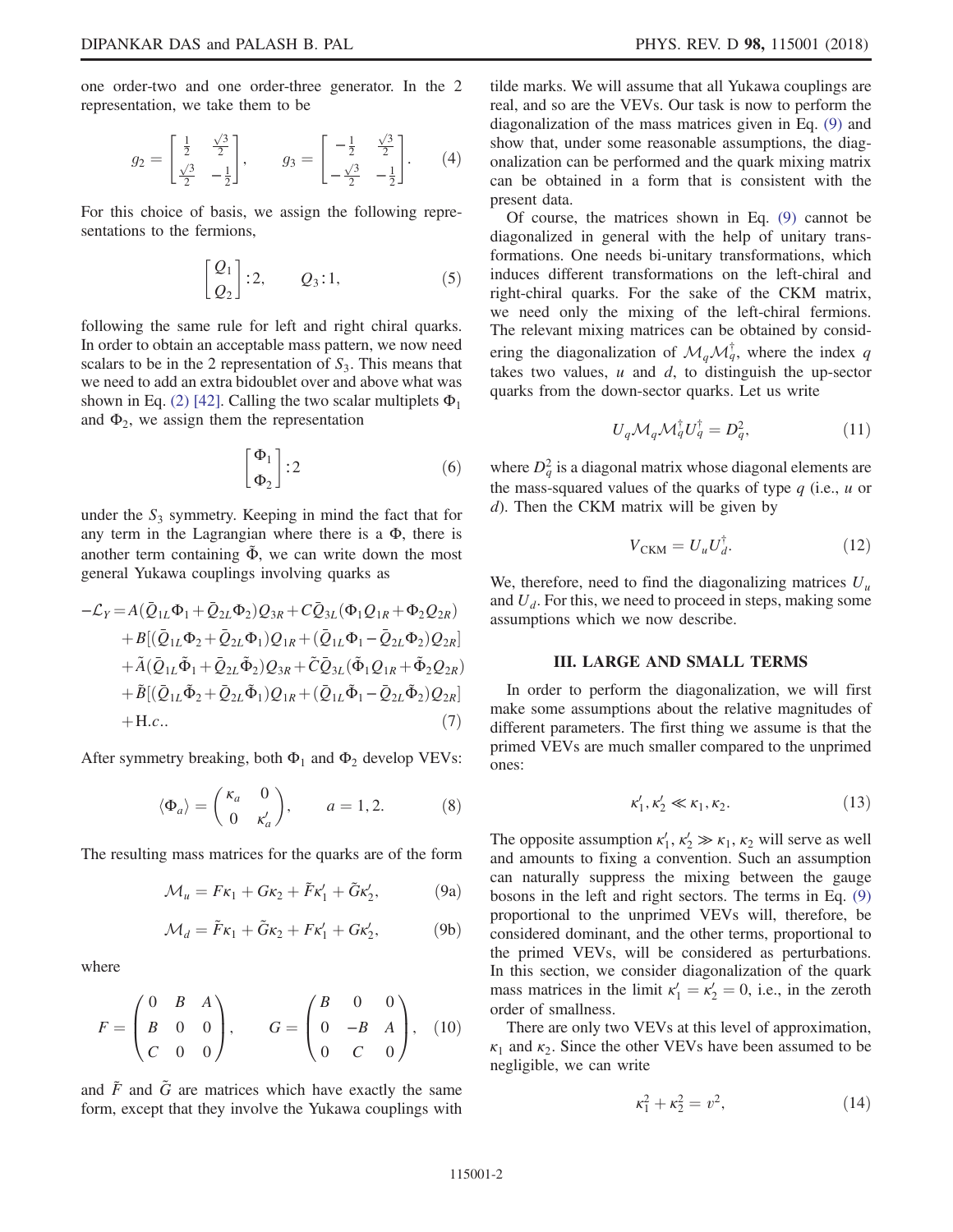$(22)$ 

where  $v = 174$  GeV is the breaking scale of the SM. We also define

$$
\tan \beta = \frac{\kappa_2}{\kappa_1}.\tag{15}
$$

Henceforth, instead of using  $\kappa_1$  and  $\kappa_2$  directly, we will use the parameters v and  $\beta$ .

<span id="page-2-0"></span>Thus, in this zeroth-order approximation, the mass matrices of the quarks are of the form

$$
\mathcal{M}_q^{(0)} = v \begin{pmatrix} B_q \sin \beta & B_q \cos \beta & A_q \cos \beta \\ B_q \cos \beta & -B_q \sin \beta & A_q \sin \beta \\ C_q \cos \beta & C_q \sin \beta & 0 \end{pmatrix}, \quad (16)
$$

where, for the ease of notation, we have renamed the Yukawa couplings by a subscript  $q$  according to the mass matrix to which they contribute:

$$
A_u = A, \qquad B_u = B, \qquad C_u = C, \qquad (17a)
$$

$$
A_d = \tilde{A}, \qquad B_d = \tilde{B}, \qquad C_d = \tilde{C}.
$$
 (17b)

The kind of mass matrix shown in Eq. [\(16\)](#page-2-0) was obtained in our earlier work [\[39\]](#page-6-3) in the context of the  $SU(2)_L \times$  $U(1)<sub>y</sub>$  model. In order to perform a diagonalization of the mass matrices at this level of approximation, we note that

$$
|\det(\mathcal{M}_q^{(0)})| = v^3 A_q B_q C_q \sin 3\beta.
$$
 (18)

<span id="page-2-5"></span>Since the first generation quark masses are very small, we assume that they are zero at this level and arise entirely from smaller corrections to the mass matrices. Then the determinant must vanish at this level. Without arbitrarily making some of the Yukawa couplings vanish, this can be achieved, in both up and down sectors, if we have

$$
\sin 3\beta = 0. \tag{19}
$$

<span id="page-2-6"></span>This value can be nontrivially obtained by setting

$$
\beta = \pi/3. \tag{20}
$$

We assume that this is indeed the value of  $\beta$  that comes out of the minimization of the Higgs potential at this level of approximation, i.e., on assuming  $\kappa_1' = \kappa_2' = 0$ . Then, taking

$$
U_q^{(0)} = \begin{pmatrix} -\frac{\sqrt{3}}{2}\sin\theta_q & \frac{1}{2}\sin\theta_q & \cos\theta_q \\ \frac{\sqrt{3}}{2}\cos\theta_q & -\frac{1}{2}\cos\theta_q & \sin\theta_q \\ \frac{1}{2} & \frac{\sqrt{3}}{2} & 0 \end{pmatrix}
$$
 (21)

<span id="page-2-4"></span>with

<span id="page-2-1"></span>one finds

$$
U_q^{(0)} \mathcal{M}_q^{(0)\dagger} \mathcal{M}_q^{(0)\dagger} U_q^{(0)\dagger} = v^2 \begin{pmatrix} 0 & 0 & 0 \\ 0 & B_q^2 + C_q^2 & 0 \\ 0 & 0 & A_q^2 + B_q^2 \end{pmatrix} . \tag{23}
$$

 $\tan \theta_q = \frac{C_q}{B_q}$ 

<span id="page-2-8"></span>At this stage, then, the CKM matrix is given by

$$
V_{\text{CKM}}^{(0)} = U_u^{(0)} U_d^{(0)^{\dagger}} = \begin{pmatrix} \cos(\theta_u - \theta_d) & -\sin(\theta_u - \theta_d) & 0\\ \sin(\theta_u - \theta_d) & \cos(\theta_u - \theta_d) & 0\\ 0 & 0 & 1 \end{pmatrix}.
$$
\n(24)

This shows that, at the zeroth order, we have only the Cabibbo angle that mixes the first two generations of quarks, whereas the third generation is unmixed. This state of affairs is certainly consistent with the fact that the Cabibbo angle in the largest angle in the CKM matrix, and all others are much smaller. In Sec. [IV,](#page-3-0) we will see how the small angles can arise from the small corrections that we have left out so far.

<span id="page-2-2"></span>Before that, we want to summarize the information that we have already obtained about the masses and consequently about the Yukawa couplings. From Eq. [\(23\),](#page-2-1) we see that, at the zeroth level of approximation,

$$
m_t^2 = (A_u^2 + B_u^2)v^2, \qquad m_c^2 = (B_u^2 + C_u^2)v^2, \qquad (25a)
$$

$$
m_b^2 = (A_d^2 + B_d^2)v^2, \qquad m_s^2 = (B_d^2 + C_d^2)v^2. \tag{25b}
$$

<span id="page-2-3"></span>Although these masses will receive some corrections which will be introduced later, such modifications are expected to be small, and therefore we can use Eq. [\(25\)](#page-2-2) as a very good approximation to the actual masses. Knowledge of the hierarchy of quark masses then tells us that

$$
A_u^2 \gg B_u^2, C_u^2, \qquad A_d^2 \gg B_d^2, C_d^2, \tag{26}
$$

so that the third generation is much heavier than the second, and further,

$$
A_u^2 \gg A_d^2,\tag{27}
$$

<span id="page-2-7"></span>to ensure that the top mass is much bigger than the bottom mass. Using Eq. [\(26\)](#page-2-3) and the definition of Eq. [\(22\),](#page-2-4) we can write the Yukawa couplings in the form

$$
A_q \approx \frac{m_{3q}}{v}, \quad B_q \approx \frac{m_{2q}}{v} \cos \theta_q, \quad C_q \approx \frac{m_{2q}}{v} \sin \theta_q, \tag{28}
$$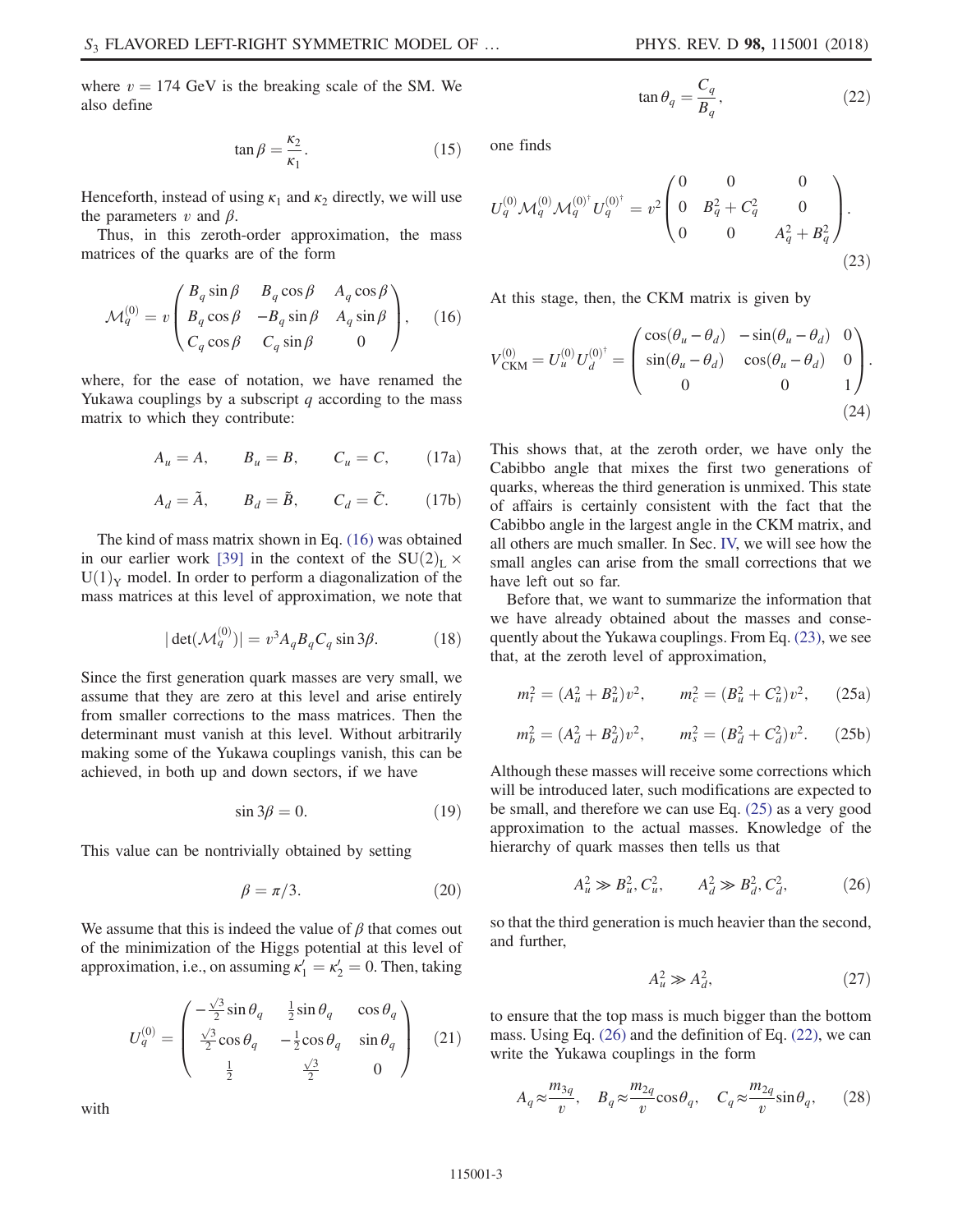where  $m_{3q}$  and  $m_{2q}$  denote the masses of the third- and second-generation quarks in the sector marked by  $q$ , i.e.,

$$
m_{3u} = m_t
$$
,  $m_{2u} = m_c$ ,  $m_{3d} = m_b$ ,  $m_{2d} = m_s$ . (29)

At this point, perhaps it is worth reemphasizing the main conclusion of this section. Here, we have considered an approximate reality where  $m_u = m_d = 0$  and  $V_{i3} = V_{3i} =$ 0 ( $i = 1, 2$ ) as well. The vanishing of  $V_{3i}$  ( $i = 1, 2$ ) will follow automatically from the vanishing of  $V_{i3}$  ( $i = 1, 2$ ) due to the unitarity of the CKM matrix. We are, thus, left with four zeros, viz.,  $m_u = 0$ ,  $m_d = 0$ , and  $V_{i3} = 0$  $(i = 1, 2)$ , which are disconnected in the SM; i.e., they are four different accidents in the framework of the SM. But, in our model, one needs only one *accident*, given by Eq. [\(19\),](#page-2-5) to achieve all these zeros, i.e., the four zeros are connected. Therefore, concerning the small parameters in the quark Yukawa sector, our construction provides a sense of aesthetic connection that is absent in the SM. Moreover, this approximate reality with  $\kappa'_a = 0$  forbids  $W_L-W_R$ mixing. In the next section, we will see that turning on small values of  $\kappa_a$  leads to small CKM elements as well as the first generation quark masses. Therefore, in our scenario, these small masses and mixings in the quark sector owe their origin to the same parameters which govern the smallness of the  $W_L-W_R$  mixing.

#### <span id="page-3-0"></span>IV. INCLUDING THE SMALLER TERMS

We now try to see the effects of nonzero values of  $\kappa_1'$  and  $\kappa_2'$ . The extra contributions that appear in the mass matrices will be denoted by  $\mathcal{M}'$ , i.e.,

$$
\mathcal{M}_q = \mathcal{M}_q^{(0)} + \mathcal{M}_q'. \tag{30}
$$

These contributions will come from two sources. First, there are terms proportional to  $\kappa'_1$  and  $\kappa'_2$  in Eq. [\(9\).](#page-1-0) Second, the minimization of the Higgs potential will now not give Eq. [\(20\)](#page-2-6), but rather

$$
\sin 3\beta = 3\delta, \tag{31}
$$

with some small value of  $\delta$ .

<span id="page-3-3"></span>All correction terms in the mass matrices will have one factor of some Yukawa coupling. Motivated by the hierarchy among the Yukawa couplings noted in Sec. [III](#page-1-1), we will keep only the terms proportional to  $A_u$  as the dominant corrections to  $\mathcal{M}_q^{(0)}$  defined in Eq. [\(16\),](#page-2-0) with the understanding that the contribution from other terms are proportional to much smaller Yukawa couplings, and are negligible at the level of accuracy that we seek for. Keeping these in mind, we can write the dominant corrections are as follows:

$$
\mathcal{M}'_{u} \approx v A_{u} \begin{pmatrix} 0 & 0 & \frac{\sqrt{3}}{2} \delta \\ 0 & 0 & -\frac{1}{2} \delta \\ 0 & 0 & 0 \end{pmatrix}, \qquad \mathcal{M}'_{d} \approx A_{u} \begin{pmatrix} 0 & 0 & \kappa'_{1} \\ 0 & 0 & \kappa'_{2} \\ 0 & 0 & 0 \end{pmatrix}
$$
\n(32)

In order to set up a uniform notation for both up and down sectors, let us introduce some shorthands through the relations

$$
(\mathcal{M}'_u)_{13} = m_t \epsilon_u \cos \chi_u, \quad (\mathcal{M}'_u)_{23} = m_t \epsilon_u \sin \chi_u, \quad (33a)
$$

$$
(\mathcal{M}'_d)_{13} = m_t \epsilon_d \cos \chi_d, \quad (\mathcal{M}'_d)_{23} = m_t \epsilon_d \sin \chi_d, \quad (33b)
$$

so that

$$
\varepsilon_u = \delta, \qquad \qquad \chi_u = -\pi/6, \qquad (34a)
$$

$$
\epsilon_d = \sqrt{\kappa_1'^2 + \kappa_2'^2}/v, \qquad \tan \chi_d = \kappa_2'/\kappa_1'. \qquad (34b)
$$

We now need to examine the mass matrices including these corrections, and the diagonalization procedure.

The first thing that we notice is that, after the inclusion of  $\mathcal{M}'$ , the determinant of the mass matrix is no more zero and is given by

$$
|\det \mathcal{M}_q| = v^2 B_q C_q m_t \epsilon_q \sin\left(\frac{\pi}{3} - \chi_q\right). \tag{35}
$$

<span id="page-3-1"></span>This quantity should be equal to the product of the three mass eigenvalues. Therefore, the mass of the first generation quark will be given by

$$
m_{1q} = \frac{m_t m_{2q}}{m_{3q}} \sin \theta_q \cos \theta_q \epsilon_q \sin \left(\frac{\pi}{3} - \chi_q\right)
$$
  
=  $\epsilon'_q m_{2q} \sin \theta_q \cos \theta_q$ , (36)

where we have substituted  $B_q$  and  $C_q$  using Eq. [\(28\)](#page-2-7) and defined

$$
\epsilon'_{q} = \frac{m_t}{m_{3q}} \epsilon_q \sin\left(\frac{\pi}{3} - \chi_q\right). \tag{37}
$$

<span id="page-3-4"></span>In a less cluttered but lengthier way, we can break up Eq. [\(36\)](#page-3-1) as

$$
m_u = \epsilon'_u m_c \sin \theta_u \cos \theta_u, \qquad (38a)
$$

$$
m_d = \epsilon'_d m_s \sin \theta_d \cos \theta_d. \tag{38b}
$$

<span id="page-3-2"></span>We now look at the diagonalization of the matrices  $\mathcal{M}_q\mathcal{M}_q^{\dagger}$ . Referring back to Eq. [\(11\)](#page-1-2) and its zeroth level analog, Eq. [\(23\)](#page-2-1), we propose to incorporate the correction to the diagonalizing matrix by writing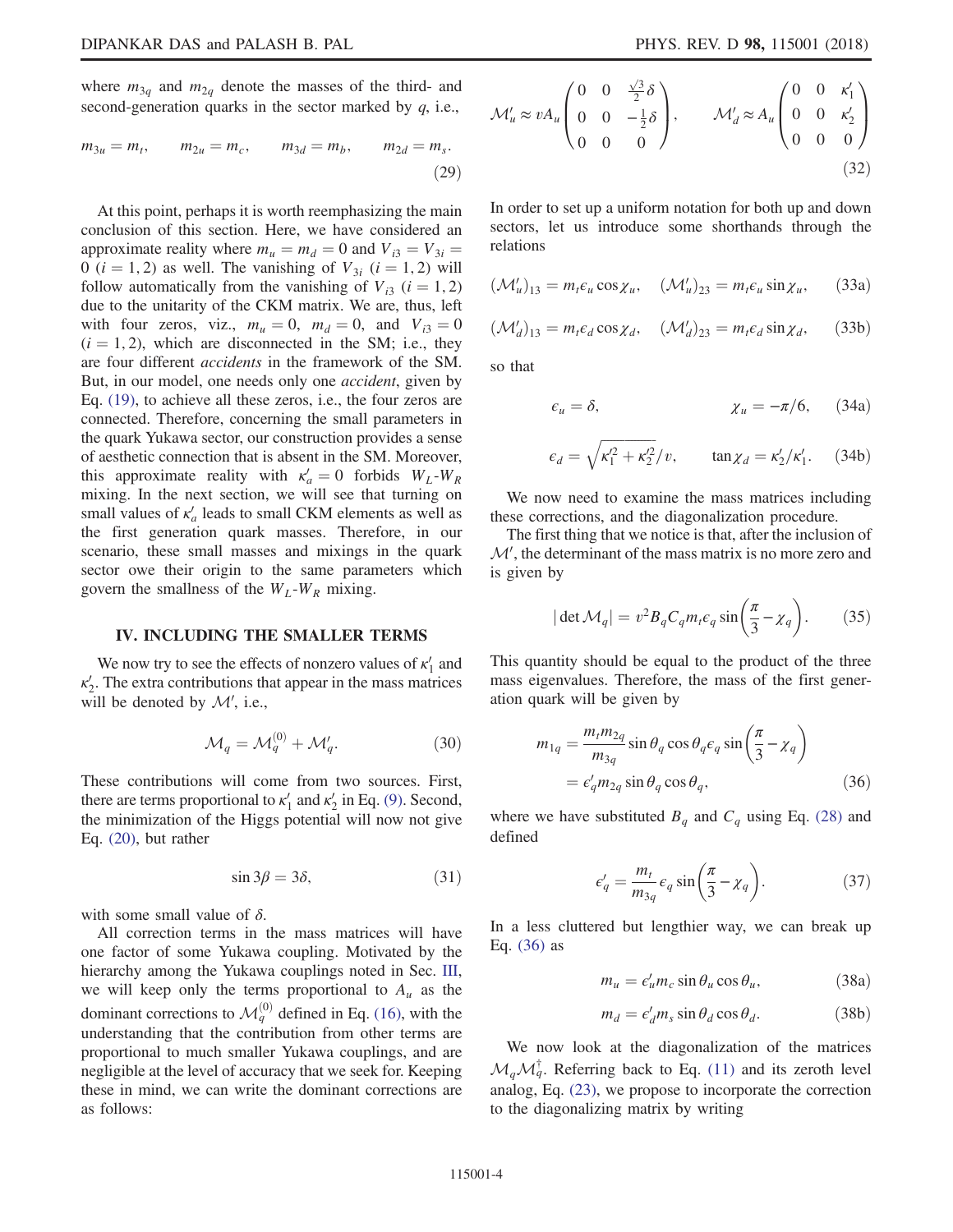$$
U_q = X_q U_q^{(0)},\t\t(39)
$$

<span id="page-4-0"></span>where  $X_q$  is supposed to inflict small corrections on  $U_q^{(0)}$ . We now parametrize  $X_q$  by writing

$$
X_q = \begin{pmatrix} 1 & 0 & \alpha_q \\ 0 & 1 & \gamma_q \\ -\alpha_q & -\gamma_q & 1 \end{pmatrix},
$$
 (40)

ignoring higher-order terms in  $\alpha_q$  and  $\gamma_q$ . We have checked that including a rotation in the 12 sector as well contributes only at a subleading order. Therefore, for our purposes, Eq. [\(40\)](#page-4-0) constitutes a reasonable approximation for the correction to  $U_q^{(0)}$ .

If we now evaluate the left side of Eq.  $(11)$ , using Eq. [\(39\)](#page-3-2) for  $U_q$  and  $\mathcal{M}_q$  as the sum of the expression of Eq. [\(16\)](#page-2-0) with  $\beta = \pi/3$  and the corrections from Eq. [\(32\)](#page-3-3), we should obtain a diagonal matrix, to the accuracy employed in defining the small parameters. From this condition, one should be able to determine the relevant parameters of  $X_q$ .

First, we check the diagonal elements. The lower two diagonal elements will pick up small corrections to the formulas of the second and third generation quarks given in Eq. [\(25\),](#page-2-2) and are unimportant for our purpose. The first diagonal element should give the mass squared of the first generation quark. Evaluation of Eq. [\(11\)](#page-1-2) gives

$$
m_{1q}^2 = (m_{2q}^2 \cos^2 \theta_q + m_{3q}^2) \alpha_q^2 - 2m_t m_{3q} \epsilon_q \sin \left(\frac{\pi}{3} - \chi_d\right) \alpha_q
$$

$$
+ m_t^2 \epsilon_q^2 \sin^2 \theta_q \sin^2 \left(\frac{\pi}{3} - \chi_d\right). \tag{41}
$$

<span id="page-4-2"></span>But the mass value has already been found in Eq. [\(36\)](#page-3-1) from the consideration of the determinant. Putting in the value from there and neglecting terms which provide corrections of order  $m_{2q}^2/m_{3q}^2$ , we can determine  $\alpha_q$  as:

$$
\alpha_q = \frac{m_t}{m_{3q}} \epsilon_q \sin \theta_q \sin \left(\frac{\pi}{3} - \chi_q\right) \equiv \epsilon'_q \sin \theta_q. \quad (42)
$$

<span id="page-4-3"></span>Quite nicely, the 13 element of the left side of Eq. [\(11\)](#page-1-2) also vanishes at the leading order under the same condition, confirming the consistency of the approximation. Further, the vanishing of the 23 element at the leading order gives the expression for  $\gamma_q$  as

$$
\gamma_q = -\frac{m_t}{m_{3q}} \epsilon_q \cos \theta_q \sin \left(\frac{\pi}{3} - \chi_q\right) \equiv -\epsilon'_q \cos \theta_q. \quad (43)
$$

### V. THE CKM MATRIX

Using Eq. [\(12\)](#page-1-3) in conjunction with Eq. [\(39\),](#page-3-2) we can now write the CKM matrix as

<span id="page-4-1"></span>
$$
V_{\text{CKM}} = X_u U_u^{(0)} U_d^{(0) \dagger} X_d^{\dagger} = X_u V_{\text{CKM}}^{(0)} X_d^{\dagger} \approx \begin{pmatrix} \cos \theta_C & -\sin \theta_C & -(\epsilon_d' - \epsilon_u') \sin \theta_u \\ \sin \theta_C & \cos \theta_C & (\epsilon_d' - \epsilon_u') \cos \theta_u \\ (\epsilon_d' - \epsilon_u') \sin \theta_d & -(\epsilon_d' - \epsilon_u') \cos \theta_d & 1 \end{pmatrix}, \tag{44}
$$

<span id="page-4-5"></span>where  $V_{\text{CKM}}^{(0)}$  has been defined already in Eq. [\(24\)](#page-2-8) and the Cabibbo angle,  $\theta_C$ , is defined as

$$
\theta_C = \theta_u - \theta_d. \tag{45}
$$

In writing Eq. [\(44\)](#page-4-1), we have also used the definition of  $X_q$  given in Eq. [\(40\)](#page-4-0) along with the solutions of Eqs. [\(42\)](#page-4-2) and [\(43\).](#page-4-3)

<span id="page-4-4"></span>In the Wolfenstein parametrization [\[45\]](#page-7-0) of the CKM matrix, the off-diagonal 12 and 21 elements are of  $\mathcal{O}(\lambda)$ , where  $\lambda$  is a small parameter that is roughly equal to the Cabibbo angle. The 23 and 32 elements are  $\mathcal{O}(\lambda^2)$ , whereas the 13 and 31 elements are  $\mathcal{O}(\lambda^3)$ . Since we have already produced the Cabibbo mixing of  $\mathcal{O}(\lambda)$  at the zeroth order, the perturbations  $\epsilon'_{q}$  should be at least of  $\mathcal{O}(\lambda^2)$ . Taking  $\epsilon'_q \sim \mathcal{O}(\lambda^2)$  and sin $\theta_q \sim \mathcal{O}(\lambda)$ , we can see that Eq. [\(44\)](#page-4-1) reproduces the correct orders of magnitudes for the different CKM elements. For easy comparison, we summarize below the current experimental values for the magnitudes of the elements of the CKM matrix [\[46,47\]](#page-7-1):

$$
|V_{\text{CKM}}^{\text{exp}}| = \begin{pmatrix} 0.97446 \pm 0.00010 & 0.22452 \pm 0.00044 & 0.00365 \pm 0.00012 \\ 0.22438 \pm 0.00044 & 0.97359 \pm 0.00011 & 0.04214 \pm 0.00076 \\ 0.00896 \pm 0.00024 & 0.04133 \pm 0.00074 & 0.999105 \pm 0.000032 \end{pmatrix}.
$$
 (46)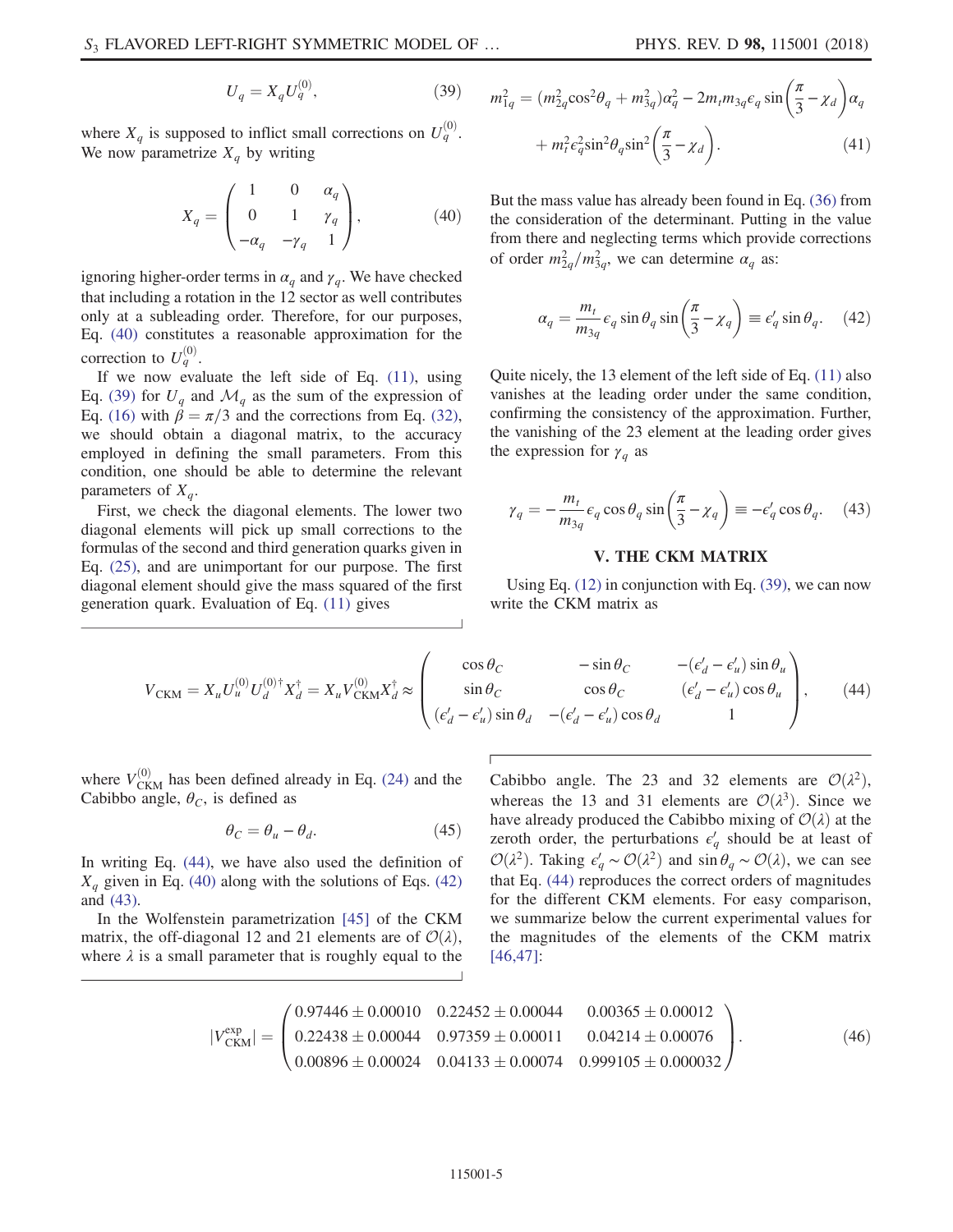<span id="page-5-1"></span>While comparing with the experimental values, we should keep in mind that the inherent uncertainty of  $\mathcal{O}(\lambda^4)$  in Eq. [\(44\)](#page-4-1) is much larger than the experimental uncertainties in Eq.  $(46)$ . Therefore, for the *i j*-th element of the CKM matrix, we take

$$
V_{ij} = V_{ij}^{\text{cen}} \pm \lambda^4,\tag{47}
$$

where the central values are taken from Eq. [\(46\)](#page-4-4). We assume that  $\sin \theta_C \equiv -\lambda \approx -0.225$  has been measured quite accurately and use Eq. [\(45\)](#page-4-5) to express  $\theta_u$  in terms of  $\theta_d$ . Our goal is to see, using Eq. [\(47\)](#page-5-1), whether there exists a common region in the  $\sin \theta_d$  vs  $|\epsilon_d' - \epsilon_u'|$  plane, which is allowed by  $|V_{ub}|$ ,  $|V_{cb}|$ ,  $|V_{ts}|$  and  $|V_{td}|$  simultaneously. We display our result in Fig. [1](#page-5-2) where we see that there is indeed some common solution region. Note that there are two different allowed regions from  $|V_{ub}|$ , which correspond to different signs for  $\sin \theta_u$ .

With  $|\epsilon_d' - \epsilon_u'|$  and  $\sin \theta_d$  nearly fixed from Fig. [1](#page-5-2), now we have only one parameter, namely  $\epsilon'_u$  (or equivalently  $\epsilon'_d$ ) to play around. Thus, using Eq. [\(38\)](#page-3-4), we still need to reproduce two light quark masses,  $m_u$  and  $m_d$ , with only one parameter remaining at our disposal. As a matter of fact, the cyan region on the left in Fig. [1](#page-5-2), is disfavored because it gives too small values for the down-quark mass. Keeping this in mind, we choose the following values

<span id="page-5-3"></span>
$$
\epsilon'_d = 0.072
$$
,  $\epsilon'_u = 0.028$ ,  $\sin \theta_d = 0.26$ , (48)

<span id="page-5-4"></span>which correspond to a benchmark point somewhere in the cyan region on the right in Fig. [1.](#page-5-2) Using these values we find

$$
|V_{ub}| \approx 0.002, \t |V_{cb}| \approx 0.044, |V_{td}| \approx 0.011, \t |V_{ts}| \approx 0.042.
$$
 (49a)

We see that these values of the CKM elements are acceptable within an error bar of  $\mathcal{O}(\lambda^4)$ . As commented earlier, we also obtain the light quark masses from this exercise. Taking  $m_s = 110$  MeV and  $m_c = 1.2$  GeV, and the values of the parameters in Eq. [\(48\),](#page-5-3) we obtain using Eq. [\(49\)](#page-5-4)

$$
m_u \approx 1.2 \text{ MeV}, \qquad m_d \approx 2.0 \text{ MeV}. \tag{49b}
$$

The values of  $m_u$  as well as the ratio  $m_u/m_d$  are within tolerable ranges, but the absolute value of  $m_d$  comes out to

<span id="page-5-2"></span>

FIG. 1. Shaded areas in yellow, orange, green and gray represent allowed regions from  $|V_{ub}|$ ,  $|V_{cb}|$ ,  $|V_{ts}|$  and  $|V_{td}|$ respectively. The area shaded in cyan represents the common solution region.

be a bit too low. Having only one free remaining parameter prevents us from obtaining a good fit for both the up and down quark masses. We have checked that, as long as the down quark mass is concerned, the values given in Eq. [\(49\)](#page-5-4) reflects the best case scenario.

#### <span id="page-5-0"></span>VI. SUMMARY

We have considered a model where the left-right symmetric gauge group  $SU(2)_L \times SU(2)_R \times U(1)_{B-L}$  is augmented by an  $S_3$  symmetry. The discrete symmetry drastically reduces the number of Yukawa couplings in the model. In fact, there are only six Yukawa couplings. Because of the small number of parameters, we can relate many aspects of quark masses and mixings satisfactorily in our model. We have demonstrated that the smallness of the first generation quark masses is related to the smallness of the 13 and 23 elements of the CKM matrix as well as to the smallness of the  $W_L-W_R$  mixing. We have also shown that, under some reasonable assumptions about the relative magnitudes of the VEVs, the CKM matrix can be reproduced within an accuracy of  $\mathcal{O}(\lambda^4)$ . The only sore point seems to be the light quark masses that we obtain from the model, which, although being in the same ballpark, turn out to be a bit smaller than expected. Yet the model deserves careful attention since we believe that the successes of the model with the CKM matrix outweigh the dissatisfaction with the light quark masses.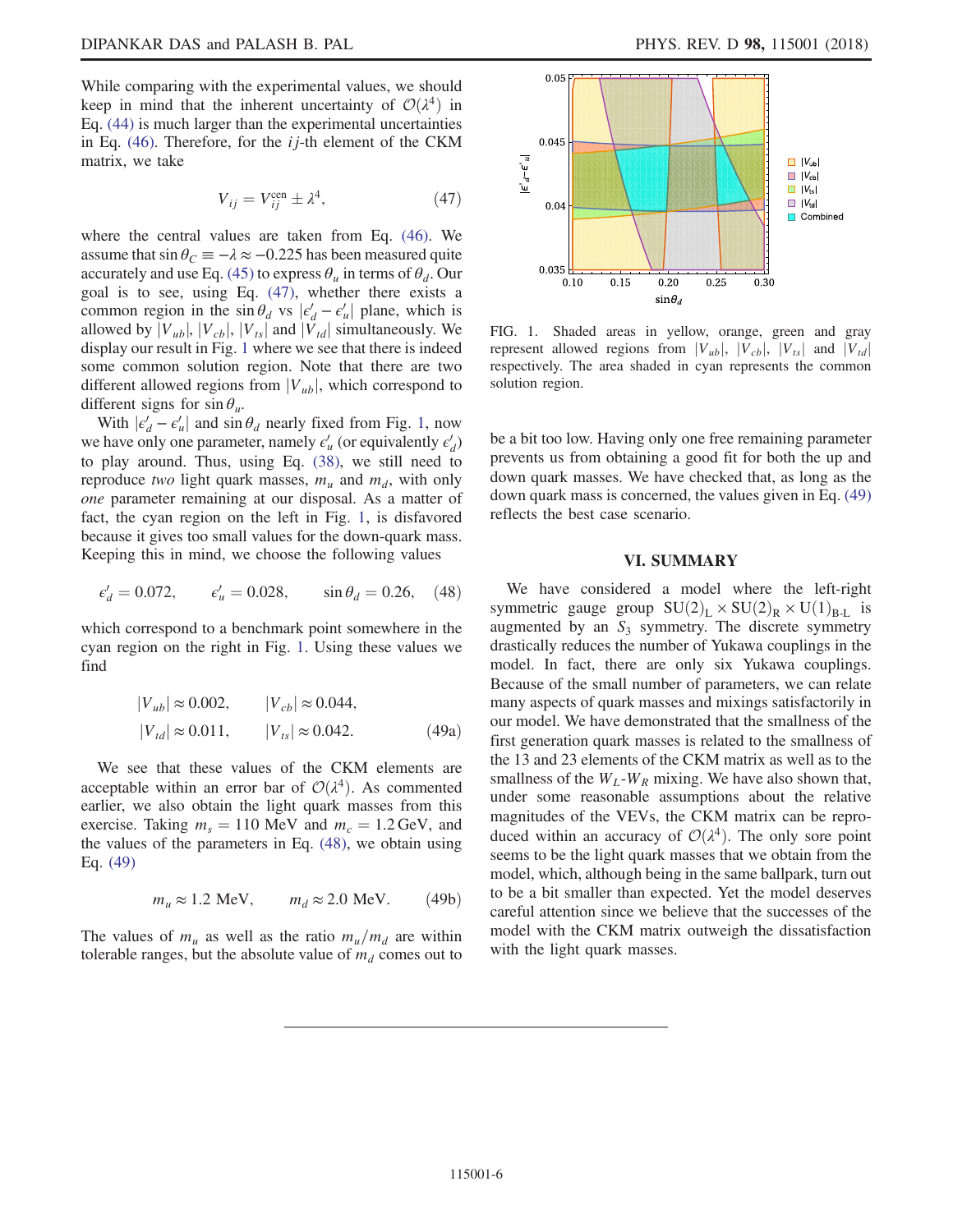- [1] R. N. Mohapatra and J. C. Pati, A natural left-right symmetry, Phys. Rev. D 11[, 2558 \(1975\).](https://doi.org/10.1103/PhysRevD.11.2558)
- [2] G. Senjanović and R. N. Mohapatra, Exact left-right symmetry and spontaneous violation of parity, [Phys. Rev. D](https://doi.org/10.1103/PhysRevD.12.1502) 12, [1502 \(1975\)](https://doi.org/10.1103/PhysRevD.12.1502).
- <span id="page-6-0"></span>[3] S. Pakvasa and H. Sugawara, Discrete symmetry and cabibbo angle, Phys. Lett. 73B[, 61 \(1978\).](https://doi.org/10.1016/0370-2693(78)90172-7)
- [4] N. G. Deshpande, M. Gupta, and P. B. Pal, Flavor changing processes and CP violation in  $S(3) \times Z(3)$  model, [Phys.](https://doi.org/10.1103/PhysRevD.45.953) Rev. D 45[, 953 \(1992\)](https://doi.org/10.1103/PhysRevD.45.953).
- [5] Y. Koide, Universal seesaw mass matrix model with an  $S(3)$ symmetry, Phys. Rev. D 60[, 077301 \(1999\)](https://doi.org/10.1103/PhysRevD.60.077301).
- [6] J. Kubo, A. Mondragon, M. Mondragon, and E. Rodriguez-Jauregui, The flavor symmetry, [Prog. Theor. Phys.](https://doi.org/10.1143/PTP.109.795) 109, 795 [\(2003\);](https://doi.org/10.1143/PTP.109.795) Erratum, [Prog. Theor. Phys.](https://doi.org/10.1143/PTP.114.287) 114, 287(E) (2005).
- [7] P. F. Harrison and W. G. Scott, Permutation symmetry, tribimaximal neutrino mixing and the  $S_3$  group characters, [Phys. Lett. B](https://doi.org/10.1016/S0370-2693(03)00183-7) 557, 76 (2003).
- [8] S.-L. Chen, M. Frigerio, and E. Ma, Large neutrino mixing and normal mass hierarchy: A discrete understanding, [Phys.](https://doi.org/10.1103/PhysRevD.70.073008) Rev. D 70[, 073008 \(2004\);](https://doi.org/10.1103/PhysRevD.70.073008) Erratum, [Phys. Rev. D](https://doi.org/10.1103/PhysRevD.70.079905) 70, [079905\(E\) \(2004\).](https://doi.org/10.1103/PhysRevD.70.079905)
- [9] Y. Koide,  $S(3)$  symmetry and neutrino masses and mixings, [Eur. Phys. J. C](https://doi.org/10.1140/epjc/s10052-007-0261-3) 50, 809 (2007).
- [10] C.-Y. Chen and L. Wolfenstein, Consequences of approximate  $S(3)$  symmetry of the neutrino mass matrix, [Phys. Rev.](https://doi.org/10.1103/PhysRevD.77.093009) D 77[, 093009 \(2008\)](https://doi.org/10.1103/PhysRevD.77.093009).
- [11] R. Jora, J. Schechter, and M.N. Shahid, Perturbed S(3) neutrinos, Phys. Rev. D 80[, 093007 \(2009\)](https://doi.org/10.1103/PhysRevD.80.093007); Erratum, [Phys.](https://doi.org/10.1103/PhysRevD.82.079902) Rev. D 82[, 079902\(E\) \(2010\)](https://doi.org/10.1103/PhysRevD.82.079902).
- [12] T. Kaneko and H. Sugawara, Broken  $S_3$  symmetry in flavor physics, [Phys. Lett. B](https://doi.org/10.1016/j.physletb.2011.02.017) 697, 329 (2011).
- [13] Z.-z. Xing, D. Yang, and S. Zhou, Broken  $S_3$  flavor symmetry of leptons and quarks: Mass Spectra and flavor mixing patterns, [Phys. Lett. B](https://doi.org/10.1016/j.physletb.2010.05.045) 690, 304 (2010).
- [14] T. Teshima and Y. Okumura, Quark/lepton mass and mixing in  $S_3$  invariant model and CP-violation of neutrino, [Phys.](https://doi.org/10.1103/PhysRevD.84.016003) Rev. D 84[, 016003 \(2011\)](https://doi.org/10.1103/PhysRevD.84.016003).
- [15] S. Dev, S. Gupta, and R. R. Gautam, Broken  $S_3$  symmetry in the neutrino mass matrix, [Phys. Lett. B](https://doi.org/10.1016/j.physletb.2011.06.055) 702, 28 (2011).
- [16] F. Gonzalez Canales, A. Mondragon, and M. Mondragon, The  $S_3$  flavour symmetry: Neutrino masses and mixings, [Fortschr. Phys.](https://doi.org/10.1002/prop.201200121) 61, 546 (2013).
- [17] F. G. Canales, A. Mondragón, M. Mondragón, U. J. S. Salazar, and L. Velasco-Sevilla, Quark sector of S3 models: Classification and comparison with experimental data, [Phys.](https://doi.org/10.1103/PhysRevD.88.096004) Rev. D 88[, 096004 \(2013\)](https://doi.org/10.1103/PhysRevD.88.096004).
- [18] A. G. Dias, A. C. B. Machado, and C. C. Nishi, An  $S_3$  model for lepton mass matrices with nearly minimal texture, [Phys.](https://doi.org/10.1103/PhysRevD.86.093005) Rev. D 86[, 093005 \(2012\)](https://doi.org/10.1103/PhysRevD.86.093005).
- [19] D. Meloni,  $S_3$  as a flavour symmetry for quarks and leptons after the Daya Bay result on  $\theta_{13}$ , [J. High Energy Phys. 05](https://doi.org/10.1007/JHEP05(2012)124) [\(2012\) 124.](https://doi.org/10.1007/JHEP05(2012)124)
- [20] S. Dev, R. R. Gautam, and L. Singh, Broken  $S_3$  symmetry in the neutrino mass matrix and non-zero  $\theta_{13}$ , [Phys. Lett. B](https://doi.org/10.1016/j.physletb.2012.01.051) 708[, 284 \(2012\)](https://doi.org/10.1016/j.physletb.2012.01.051).
- [21] S. Zhou, Relatively large theta13 and nearly maximal theta23 from the approximate S3 symmetry of lepton mass matrices, [Phys. Lett. B](https://doi.org/10.1016/j.physletb.2011.09.027) 704, 291 (2011).
- [22] E. Ma and B. Melic, Updated  $S_3$  model of quarks, [Phys.](https://doi.org/10.1016/j.physletb.2013.07.015) Lett. B 725[, 402 \(2013\).](https://doi.org/10.1016/j.physletb.2013.07.015)
- [23] H. B. Benaoum, Broken  $S_3$  neutrinos, [Phys. Rev. D](https://doi.org/10.1103/PhysRevD.87.073010) 87, [073010 \(2013\).](https://doi.org/10.1103/PhysRevD.87.073010)
- [24] E. Ma and R. Srivastava, Dirac or inverse seesaw neutrino masses with  $B - L$  gauge symmetry and  $S_3$  flavor symmetry, [Phys. Lett. B](https://doi.org/10.1016/j.physletb.2014.12.049) 741, 217 (2015).
- [25] D. Cogollo and J. P. Silva, Two Higgs doublet models with an  $S_3$  symmetry, Phys. Rev. D 93[, 095024 \(2016\).](https://doi.org/10.1103/PhysRevD.93.095024)
- [26] S. Pramanick and A. Raychaudhuri, Neutrino mass model with  $S_3$  symmetry and seesaw interplay, [Phys. Rev. D](https://doi.org/10.1103/PhysRevD.94.115028) 94, [115028 \(2016\).](https://doi.org/10.1103/PhysRevD.94.115028)
- [27] I. de Medeiros Varzielas, R. W. Rasmussen, and J. Talbert, Bottom-up discrete symmetries for cabibbo mixing, [Int. J.](https://doi.org/10.1142/S0217751X17500476) Mod. Phys. A 32[, 1750047 \(2017\).](https://doi.org/10.1142/S0217751X17500476)
- [28] J. Kubo, H. Okada, and F. Sakamaki, Higgs potential in minimal S(3) invariant extension of the standard model, Phys. Rev. D 70[, 036007 \(2004\)](https://doi.org/10.1103/PhysRevD.70.036007).
- [29] T. Teshima, Flavor mass and mixing and S(3) symmetry: An S(3) invariant model reasonable to all, [Phys. Rev. D](https://doi.org/10.1103/PhysRevD.73.045019) 73, [045019 \(2006\).](https://doi.org/10.1103/PhysRevD.73.045019)
- [30] Y. Koide, Permutation symmetry S(3) and VEV structure of flavor-triplet Higgs scalars, [Phys. Rev. D](https://doi.org/10.1103/PhysRevD.73.057901) 73, 057901 [\(2006\).](https://doi.org/10.1103/PhysRevD.73.057901)
- [31] G. Bhattacharyya, P. Leser, and H. Pas, Exotic Higgs boson decay modes as a harbinger of  $S_3$  flavor symmetry, [Phys.](https://doi.org/10.1103/PhysRevD.83.011701) Rev. D 83[, 011701 \(2011\)](https://doi.org/10.1103/PhysRevD.83.011701).
- [32] G. Bhattacharyya, P. Leser, and H. Pas, Novel signatures of the Higgs sector from S3 flavor symmetry, [Phys. Rev. D](https://doi.org/10.1103/PhysRevD.86.036009) 86, [036009 \(2012\).](https://doi.org/10.1103/PhysRevD.86.036009)
- [33] T. Teshima, Higgs potential in  $S_3$  invariant model for quark/ lepton mass and mixing, Phys. Rev. D 85[, 105013 \(2012\).](https://doi.org/10.1103/PhysRevD.85.105013)
- [34] E. Barradas-Guevara, O. Félix-Beltrán, and E. Rodríguez-Jáuregui, Trilinear self-couplings in an  $S(3)$  flavored Higgs model, Phys. Rev. D 90[, 095001 \(2014\).](https://doi.org/10.1103/PhysRevD.90.095001)
- [35] A. E. Cárcamo Hernández, I. de Medeiros Varzielas, and E. Schumacher, Fermion and scalar phenomenology of a two-Higgs-doublet model with  $S_3$ , [Phys. Rev. D](https://doi.org/10.1103/PhysRevD.93.016003) 93, 016003 [\(2016\).](https://doi.org/10.1103/PhysRevD.93.016003)
- [36] D. Emmanuel-Costa, O. M. Ogreid, P. Osland, and M. N. Rebelo, Spontaneous symmetry breaking in the  $S_3$ symmetric scalar sector, [J. High Energy Phys. 02 \(2016\)](https://doi.org/10.1007/JHEP02(2016)154) [154;](https://doi.org/10.1007/JHEP02(2016)154) Erratum, [J. High Energy Phys. 08 \(2016\) 169\(E\).](https://doi.org/10.1007/JHEP08(2016)169)
- [37] D. Das and U. K. Dey, Analysis of an extended scalar sector with  $S_3$  symmetry, Phys. Rev. D 89[, 095025 \(2014\)](https://doi.org/10.1103/PhysRevD.89.095025); Erratum, Phys. Rev. D 91[, 039905\(E\) \(2015\).](https://doi.org/10.1103/PhysRevD.91.039905)
- <span id="page-6-3"></span>[38] D. Das, U. K. Dey, and P. B. Pal,  $S_3$  symmetry and the quark mixing matrix, [Phys. Lett. B](https://doi.org/10.1016/j.physletb.2015.12.038) 753, 315 (2016).
- [39] D. Das, U. K. Dey, and P. B. Pal, Quark mixing in an  $S_3$ symmetric model with two Higgs doublets, [Phys. Rev. D](https://doi.org/10.1103/PhysRevD.96.031701) 96, [031701 \(2017\).](https://doi.org/10.1103/PhysRevD.96.031701)
- <span id="page-6-1"></span>[40] E. A. Garcés, J. Carlos Gómez-Izquierdo, and F. Gonzalez-Canales, Flavored non-minimal left-right symmetric model fermion masses and mixings, [Eur. Phys. J. C](https://doi.org/10.1140/epjc/s10052-018-6271-5) 78, [812 \(2018\)](https://doi.org/10.1140/epjc/s10052-018-6271-5).
- <span id="page-6-2"></span>[41] J.C. Gómez-Izquierdo, Non-minimal flavored  $S_3 \otimes Z_2$ left–right symmetric model, [Eur. Phys. J. C](https://doi.org/10.1140/epjc/s10052-017-5094-0) 77, 551 (2017).
- [42] LRS models with two scalar bidoublets have also been considered in Refs. [43,44].